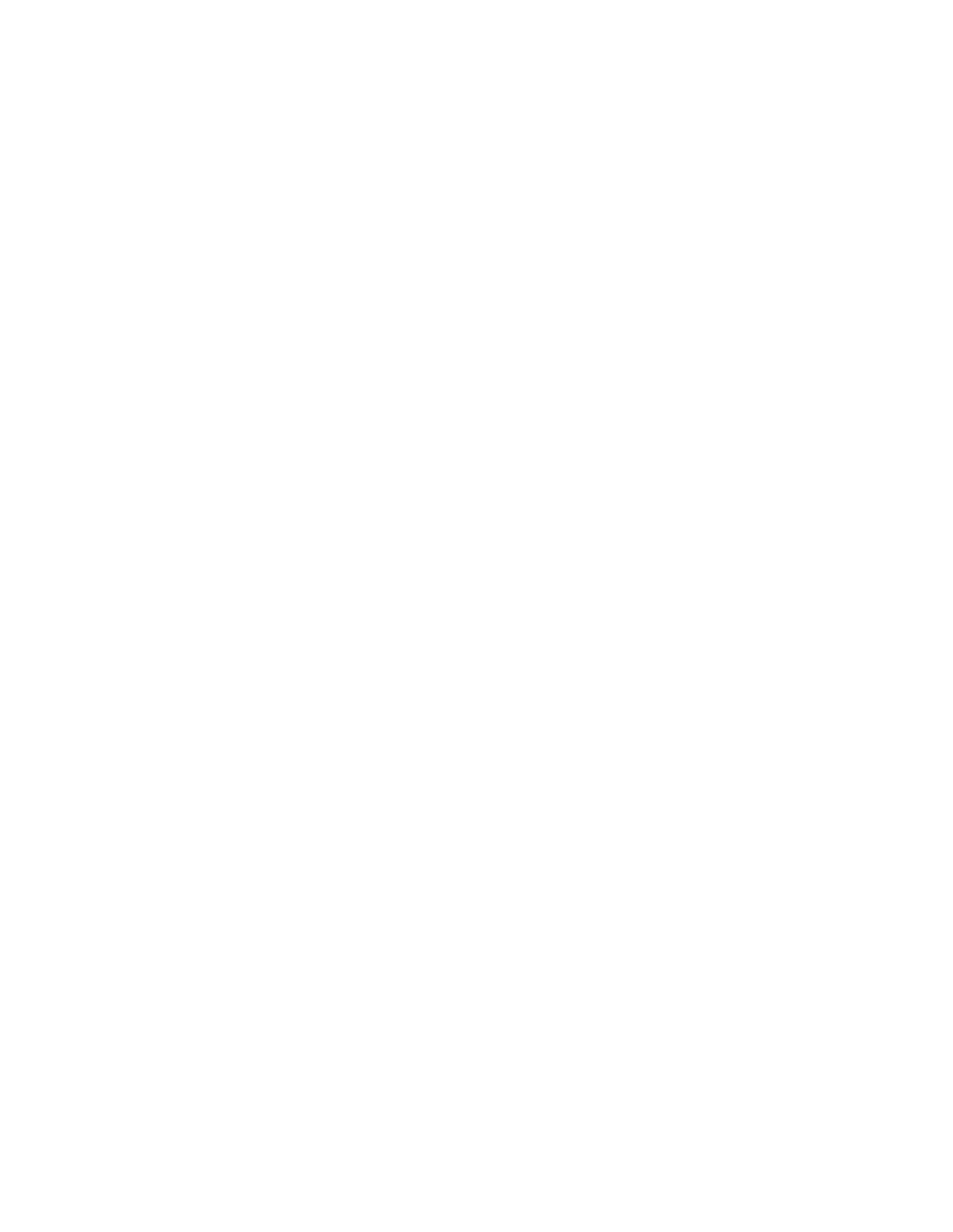

# **Audit and Compliance Committee**

Wednesday, May 29, 2019 1:00 p.m.

### **AGENDA**

| Call to Order and Opening Remarks                                                    |  |  |  |  |
|--------------------------------------------------------------------------------------|--|--|--|--|
| <b>Roll Call</b>                                                                     |  |  |  |  |
|                                                                                      |  |  |  |  |
|                                                                                      |  |  |  |  |
| 1. Review of President's Statement of Disclosure of Interests for 2019               |  |  |  |  |
|                                                                                      |  |  |  |  |
| 1. U.S. Small Business Administration's Financial Examination of the Tennessee Small |  |  |  |  |
| Business Development Center for Program Year 2017                                    |  |  |  |  |
| Quarterly Report - Results of Internal Audit Reports (Information)Tab 4              |  |  |  |  |
| <b>Closing Remarks</b>                                                               |  |  |  |  |
| <b>Adjourn Public Session</b>                                                        |  |  |  |  |
| Non-Public Executive Session – Audits and Investigations                             |  |  |  |  |
| Adjourn Non-Public Executive Session                                                 |  |  |  |  |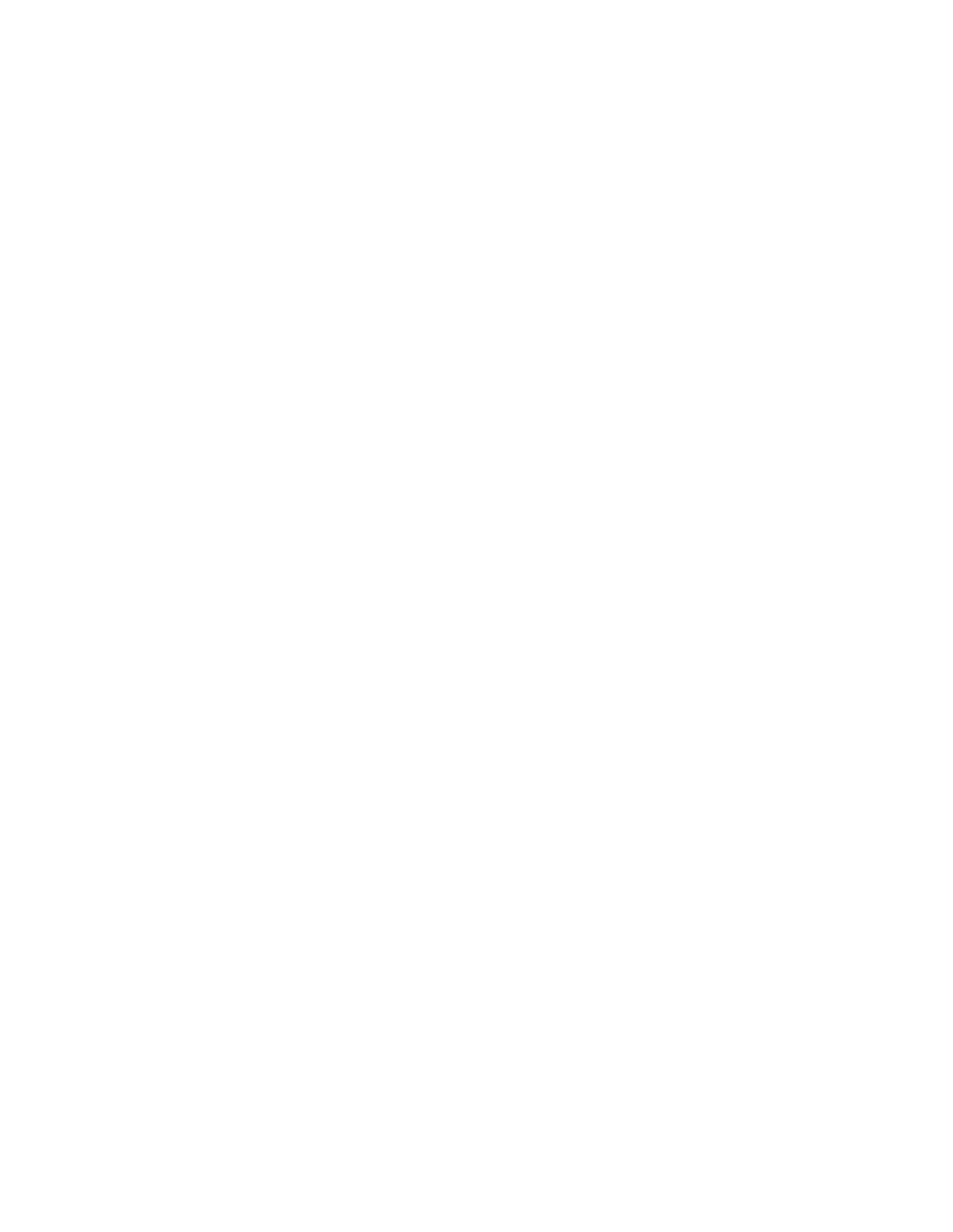

# **Audit and Compliance Committee**

# **Action Item**

DATE:

SUBJECT:

PRESENTER:

May 29, 2019

**Approval of Minutes**

Christine Karbowiak Committee Chair

# **BACKGROUND INFORMATION:**

The Audit and Compliance Committee met on April 3, 2019. Minutes from the meeting are provided for review and approval.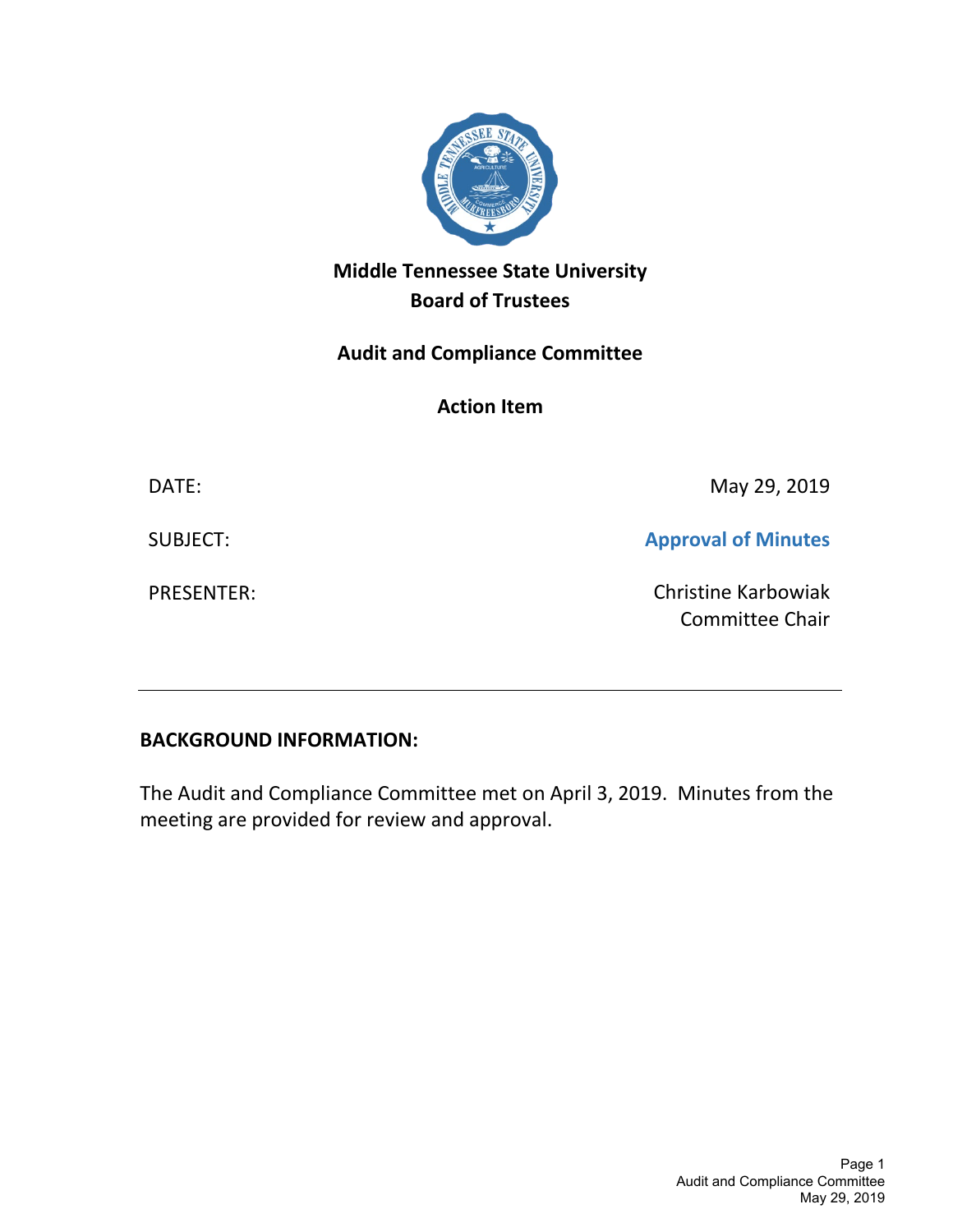Page 2 Audit and Compliance Committee May 29, 2019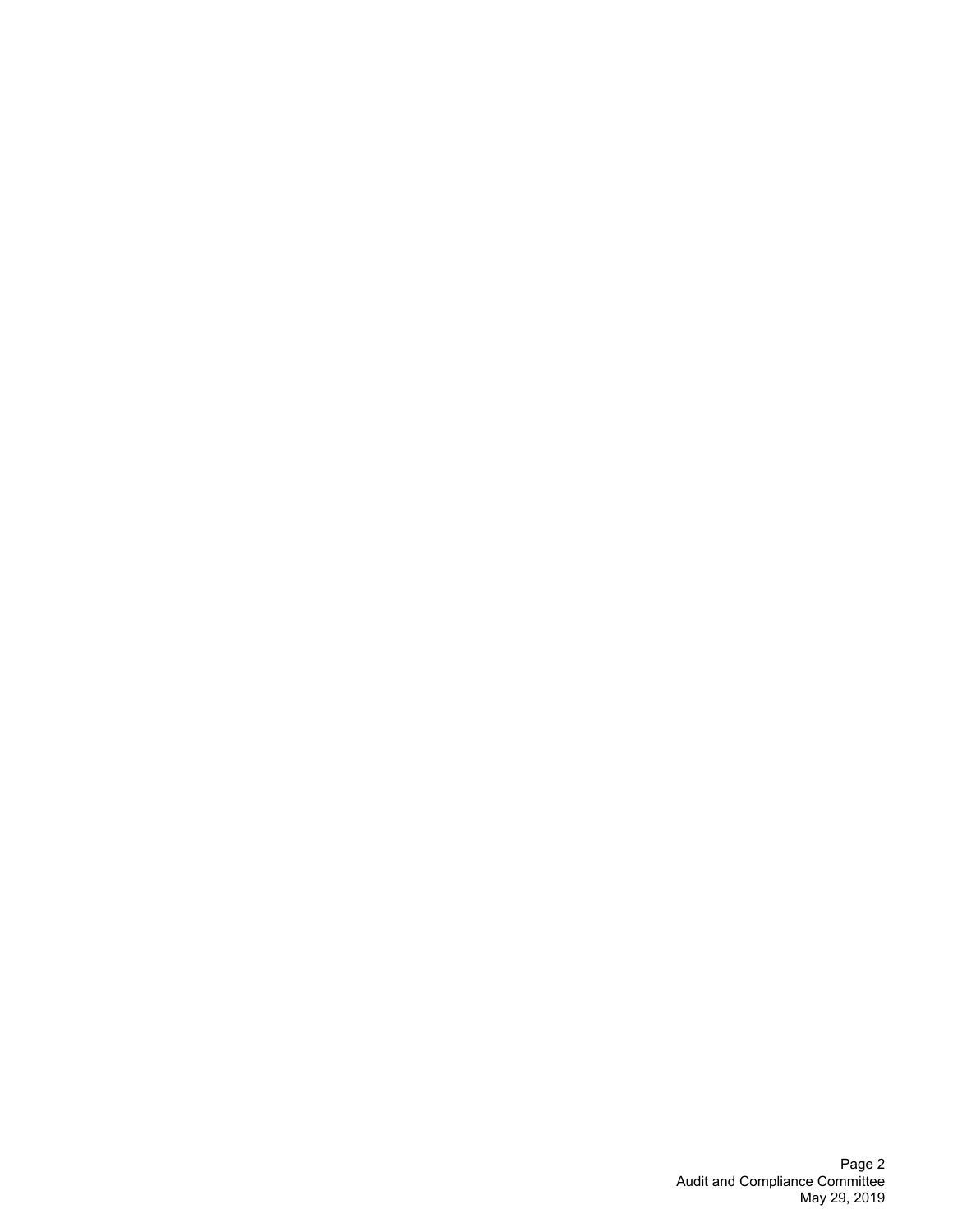### **MIDDLE TENNESSEE STATE UNIVERSITY BOARD OF TRUSTEES**

### **AUDIT AND COMPLIANCE COMMITTEE MINUTES**

The Audit and Compliance Committee met on Wednesday, April 3, 2019, in the MEC Training Room in the Miller Education Center at Middle Tennessee State University.

#### **Call to Order and Opening Remarks**

Committee Chair Christine Karbowiak called the meeting to order at 10:03 a.m. and thanked everyone for being in attendance.

#### **Roll Call**

The following Committee members were in attendance: Trustees Tony Johnston, Christine Karbowiak, and Steve Smith. A quorum was declared present. Committee member Trustee Andy Adams arrived for the meeting at 10:07 a.m. Also present were Trustees J.B. Baker, Pete Delay, Darrell Freeman Sr., Joey Jacobs, and Peyton Tracy. President Sidney A. McPhee; Alan Thomas, Vice President for Business and Finance; Mark Byrnes, University Provost; Joe Bales, Vice President for University Advancement; Andrew Oppmann, Vice President for Marketing and Communications; Bruce Petryshak, Vice President for Information Technology and Chief Information Officer; Deb Sells, Vice President for Student Affairs and Vice Provost for Enrollment and Academic Success; Brenda Burkhart, Chief Audit Executive; Heidi Zimmerman, University Counsel and Board Secretary; and, Kim Edgar, Assistant to the President and Chief of Staff were also in attendance.

#### **Approval of Minutes**

The first agenda item was approval of the minutes from the November 13, 2018 Audit and Compliance Committee meeting. Trustee Smith moved to approve the minutes from the November 13, 2018 meeting and Trustee Johnston seconded the motion. A voice vote was taken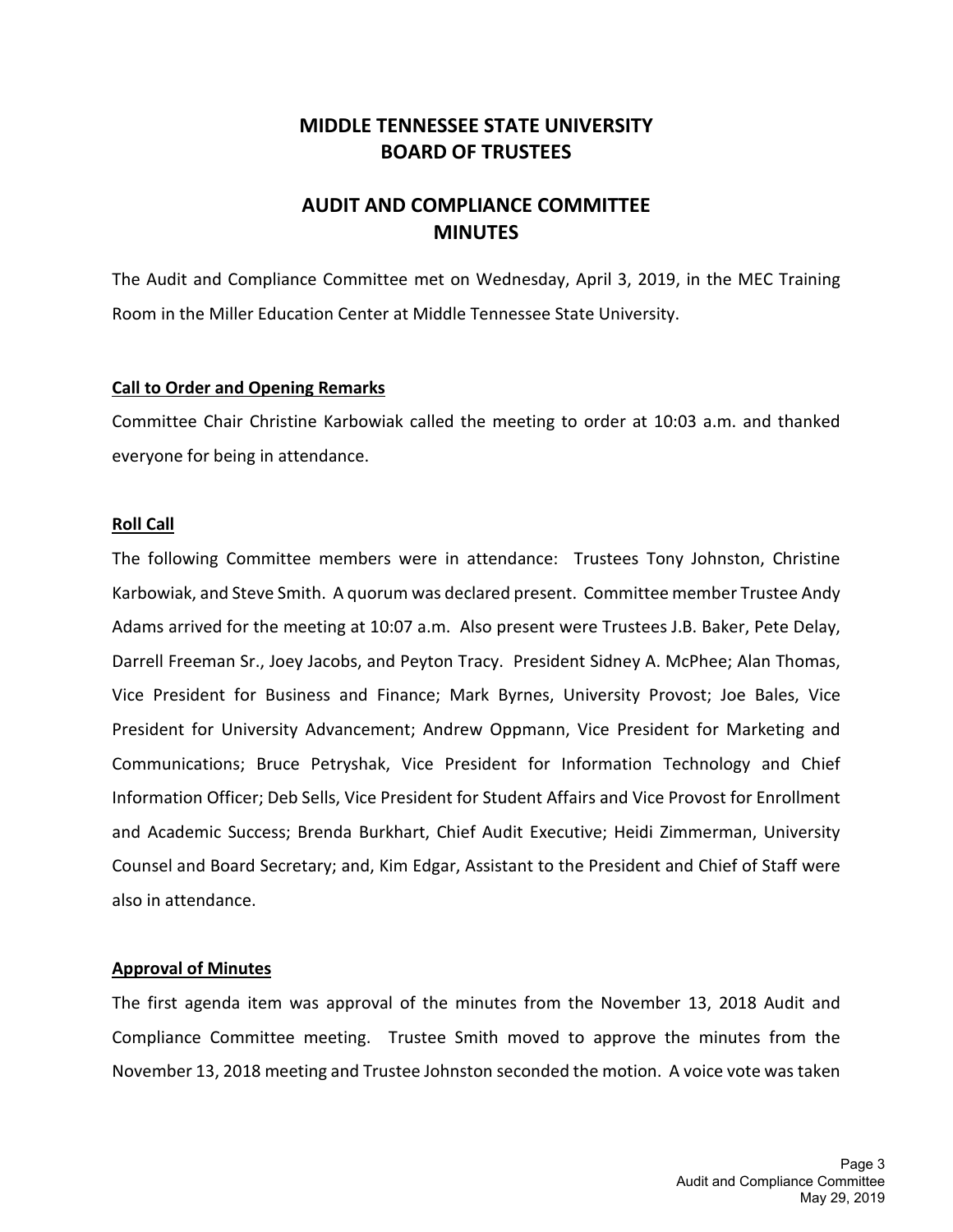and the motion to approve the minutes from the November 13, 2018 meeting of the Audit and Compliance Committee carried.

#### **Approval of Policy Revisions**

Gené Stephens, Assistant Vice-President for the Office of Compliance and Enterprise Risk Management, presented the approval of policy revisions for two policies: Policy 10 Ethics and Code of Conduct and Policy 12 Conflict of Interest. Ms. Stephens reviewed the proposed revisions to both Policies 10 and 12. A motion was made by Trustee Johnston to approve the revisions to the two policies. Trustee Smith seconded the motion. A voice vote was taken and the motion to approve the revisions to the two policies carried.

#### **Report of Conflict of Interest Disclosures in 2018**

Ms. Stephens additionally presented, for the Committee's information, a Report of Conflict of Interest Disclosures for 2018 (Report). Ms. Stephens discussed the 2018 Report and provided a brief summary of the conflict of interest disclosures reviewed by the Conflict of Interest Committee (COIC) pursuant to Policy 12, noting that sixteen cases were reviewed by the COIC. Ms. Stephens further commented that the majority of the cases were managed through mitigation plans, and one case was referred to the Division of Academic Affairs and the Office of Research and Sponsored Programs.

#### **Review of President's Statement of Disclosure of Interests for 2019**

For information and the Committee's review, the President's Statement of Disclosure of Interests for 2019 (Form ss-8005) was presented by Ms. Burkhart. Ms. Burkhart noted there were no changes from the disclosures made in 2018 and the form is a public record on the Tennessee Ethics Commission webpage. Trustee Karbowiak pointed out that under the heading "Office Held or Sought" the report read "Incumbent President – College or Univ. governed by Board of Regents" which is not accurate. Kim Edgar commented she assists Dr. McPhee with this every year. She stated the form is produced by the state which has not been updated and that was the best choice in the drop down box. Trustee Karbowiak asked that we notify the Tennessee Ethics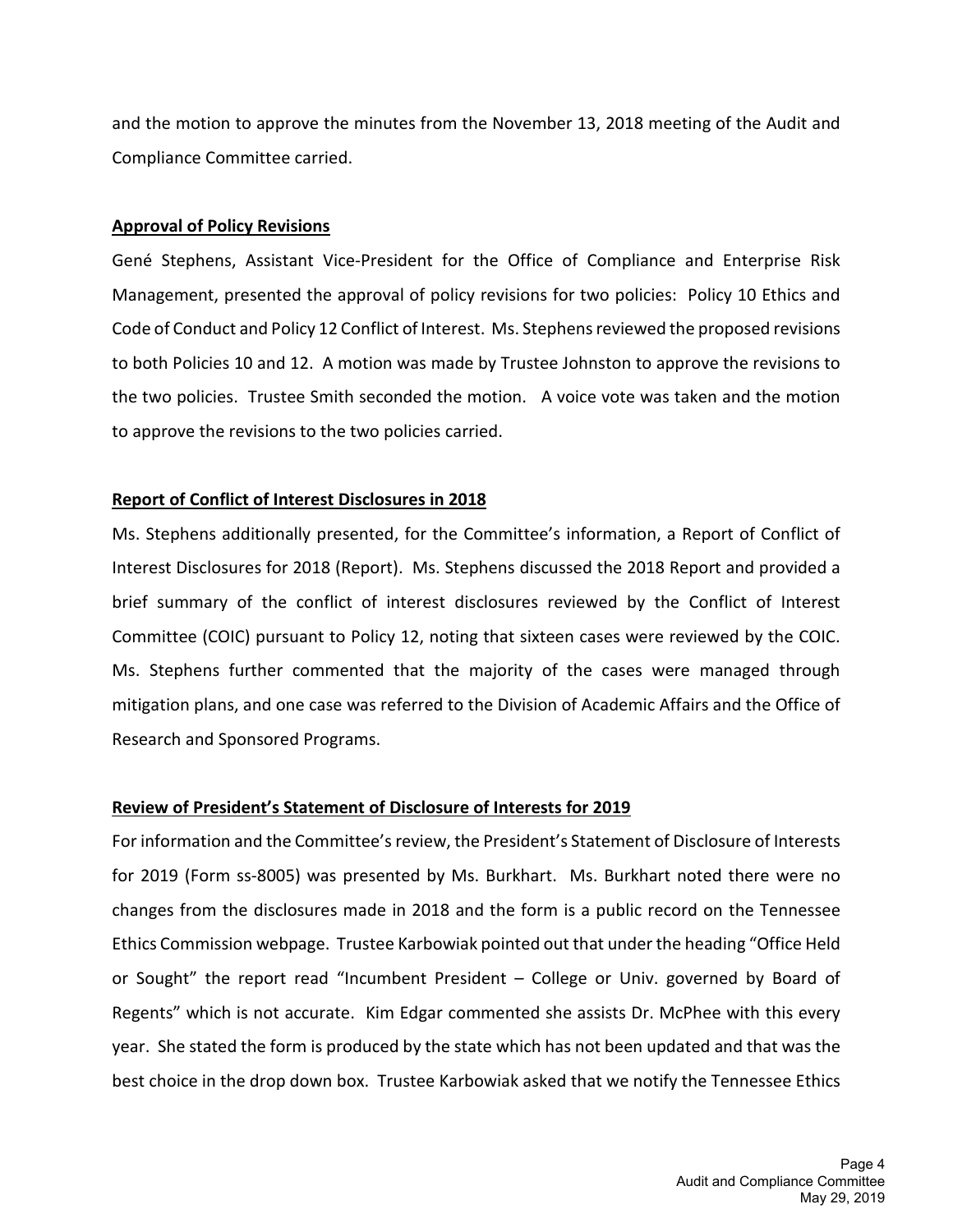Commission that "governed by Board of Regents" is no longer accurate and ask if the form could be updated for accuracy.

#### **Report on Compliance with Public Records Policy**

The Report on Compliance with Public Records Policy was presented by Ms. Zimmerman. A summary of the number of records requests received in 2018 was provided for the Committee's review. Ms. Zimmerman stated that denials are typically based on lack of Tennessee citizenship required by policy. She also stated that there are provisions in the policy and the rule that allow the university to charge for copying documents, which can be labor intensive depending on the type/number of records requested.

#### **Results of External Reviews**

Ms. Burkhart presented the Results of External Reviews. Ms. Burkhart reported the financial and compliance audit report for the year ended June 30, 2018 issued by the Tennessee Comptroller of the Treasury on January 15, 2019 included unmodified opinions on the fairness of the presentation of the financial statements and contained no audit findings. The Tennessee Comptroller of the Treasury also completed the agreed-upon procedures applied to the statement of revenues and expenses of the athletics programs in compliance with the National Collegiate Athletic Association Bylaw 3.2.4.15 for the year ended June 30, 2018 with no exceptions noted.

#### **Quarterly Report – Results of Internal Audit Reports**

Ms. Burkhart presented the Quarterly Report of Internal Audit Reports. Two audit reports(Office of the President for fiscal year 2018; and, football ticket sales and paid attendance for fall 2018) were issued with no reportable issues noted. The third audit report issued (Interfraternity Council bank account) included recommendations for compliance with existing by-laws and procedures, improvements to the cash management process, and a suggested policy revision. The current status of the Internal Audit Plan for Fiscal Year Ended June 30, 2019 was also included for the Committee's review.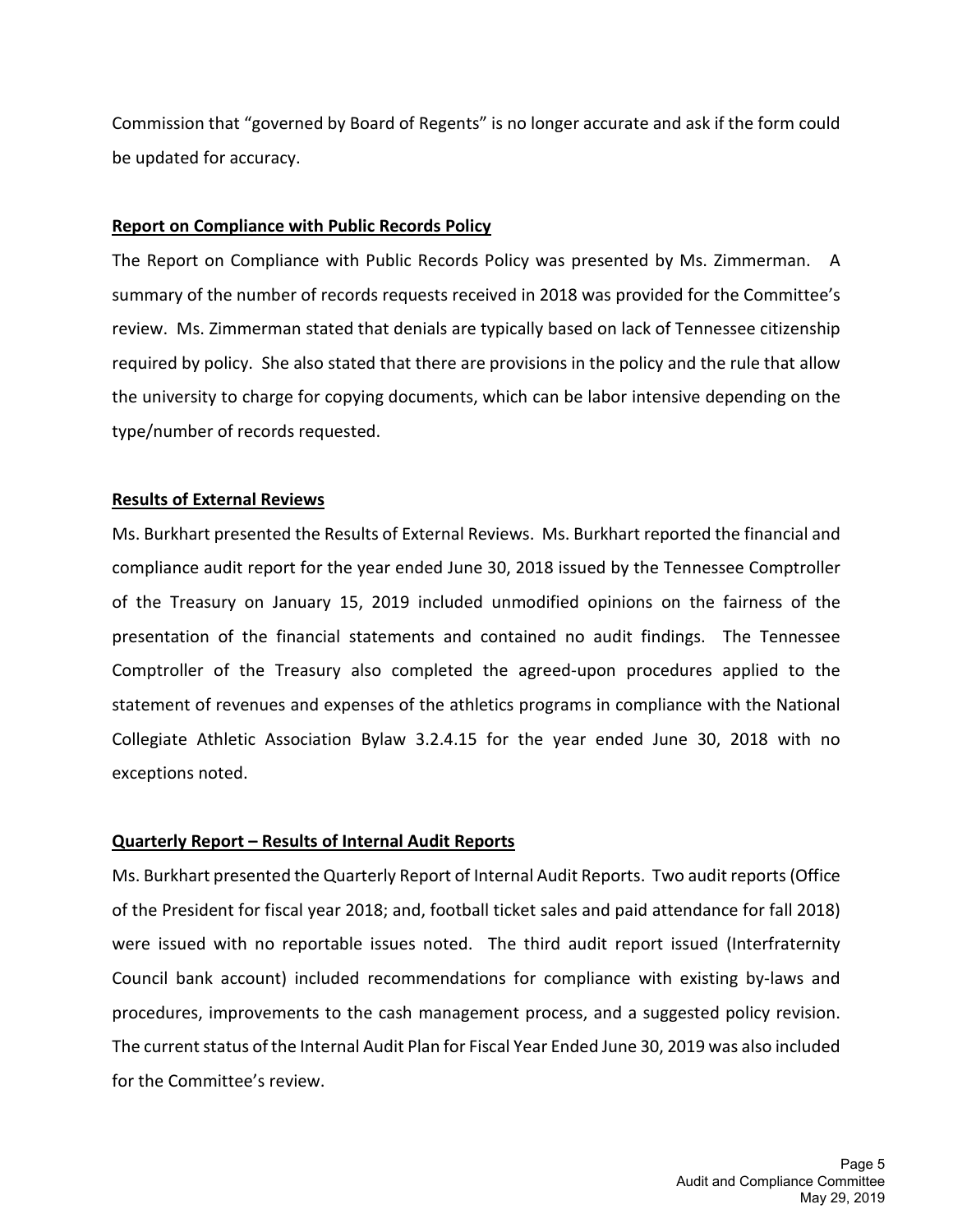The Committee adjourned its public session at 10:19 a.m. and entered non-public executive session at 10:20 a.m. to discuss audits and investigations. The non-public executive session adjourned at 10:54 a.m.

Respectfully submitted, Audit and Compliance Committee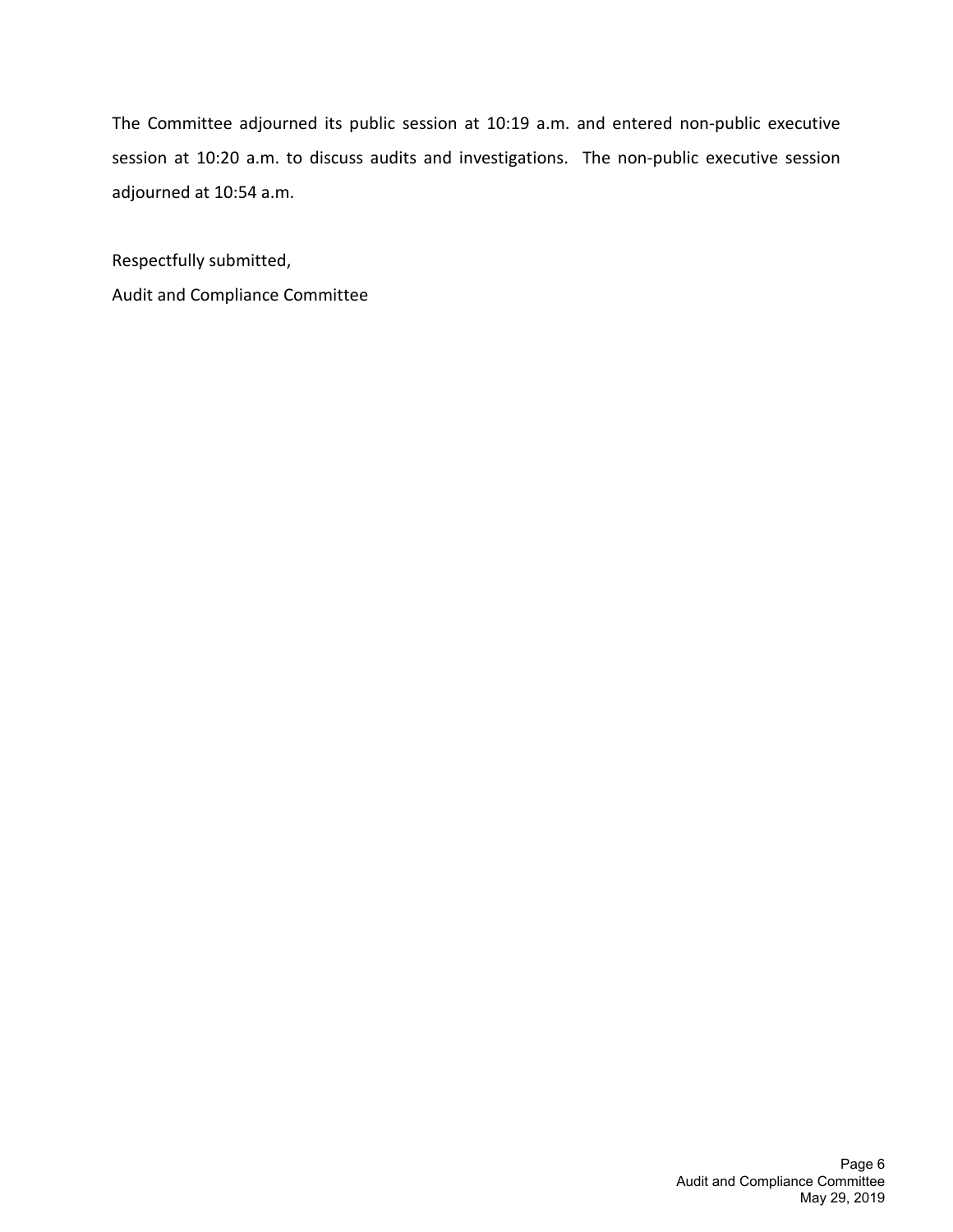

# **Audit and Compliance Committee**

# **Information Item**

| DATE:             | May 29, 2019                                                                                                                      |
|-------------------|-----------------------------------------------------------------------------------------------------------------------------------|
| SUBJECT:          | <b>Follow-up Item from Prior Meeting:</b><br><b>Review of President's Statement of</b><br><b>Disclosure of Interests for 2019</b> |
| <b>PRESENTER:</b> | Brenda Burkhart                                                                                                                   |

# **BACKGROUND INFORMATION:**

At the April 3, 2019 meeting of the Audit and Compliance Committee and during the informational agenda item presentation of "Review of President's Statement of Disclosure of interests for 2019" Trustee Karbowiak pointed out that under the heading "Office Held or Sought" the report read "Incumbent President – College or Univ. governed by Board of Regents" which is not accurate. Trustee Karbowiak asked that we notify the Tennessee Ethics Commission that "governed by Board of Regents" is no longer accurate and ask if the form could be updated for accuracy.

The Chief Audit Executive contacted the Tennessee Ethics Commission on April 4, 2019 requesting a revision to the on-line reporting form. For future reporting, the on-line form now has the following option for positions: President – University governed by Board of Trustees.

Chief Audit Executive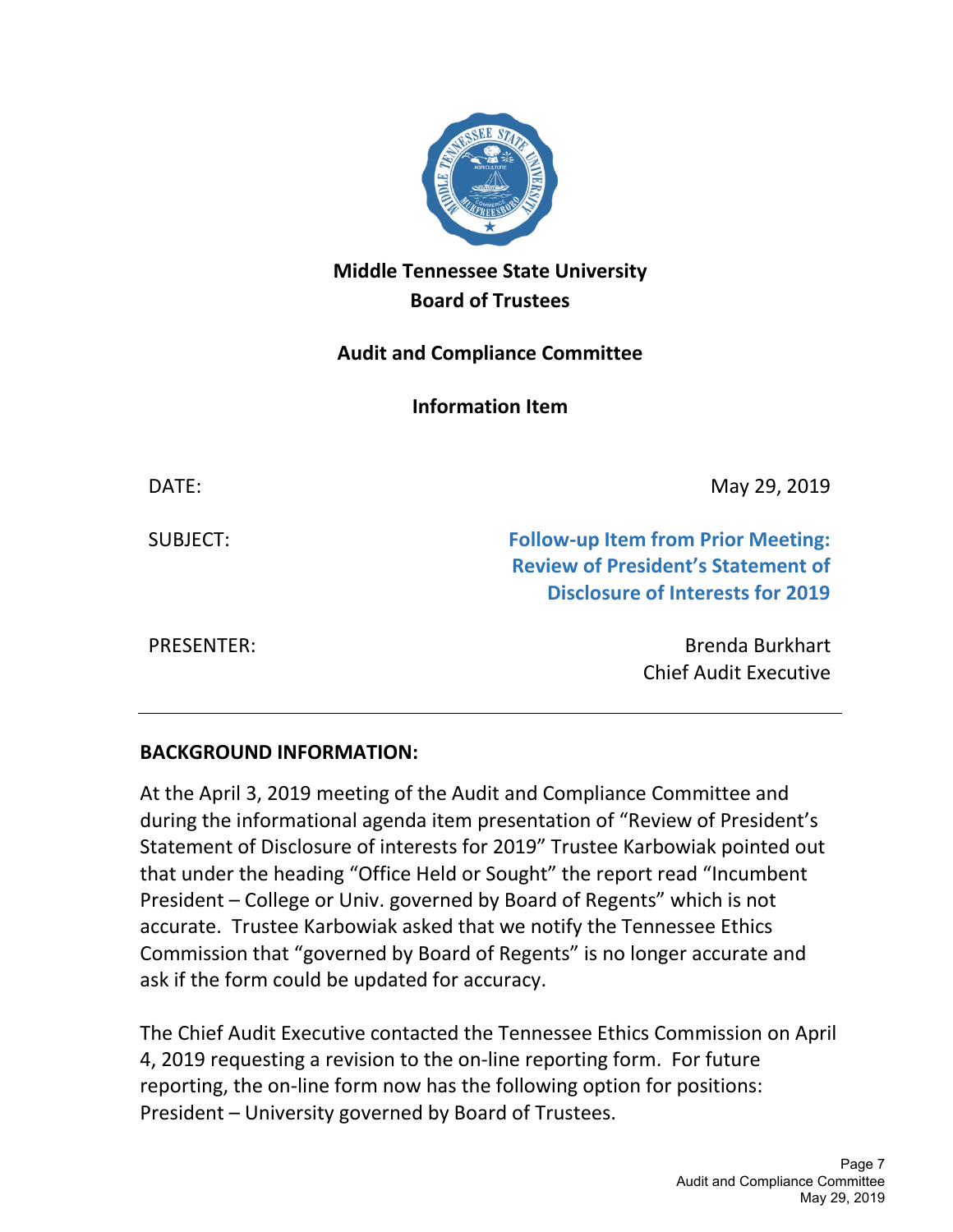Page 8 Audit and Compliance Committee May 29, 2019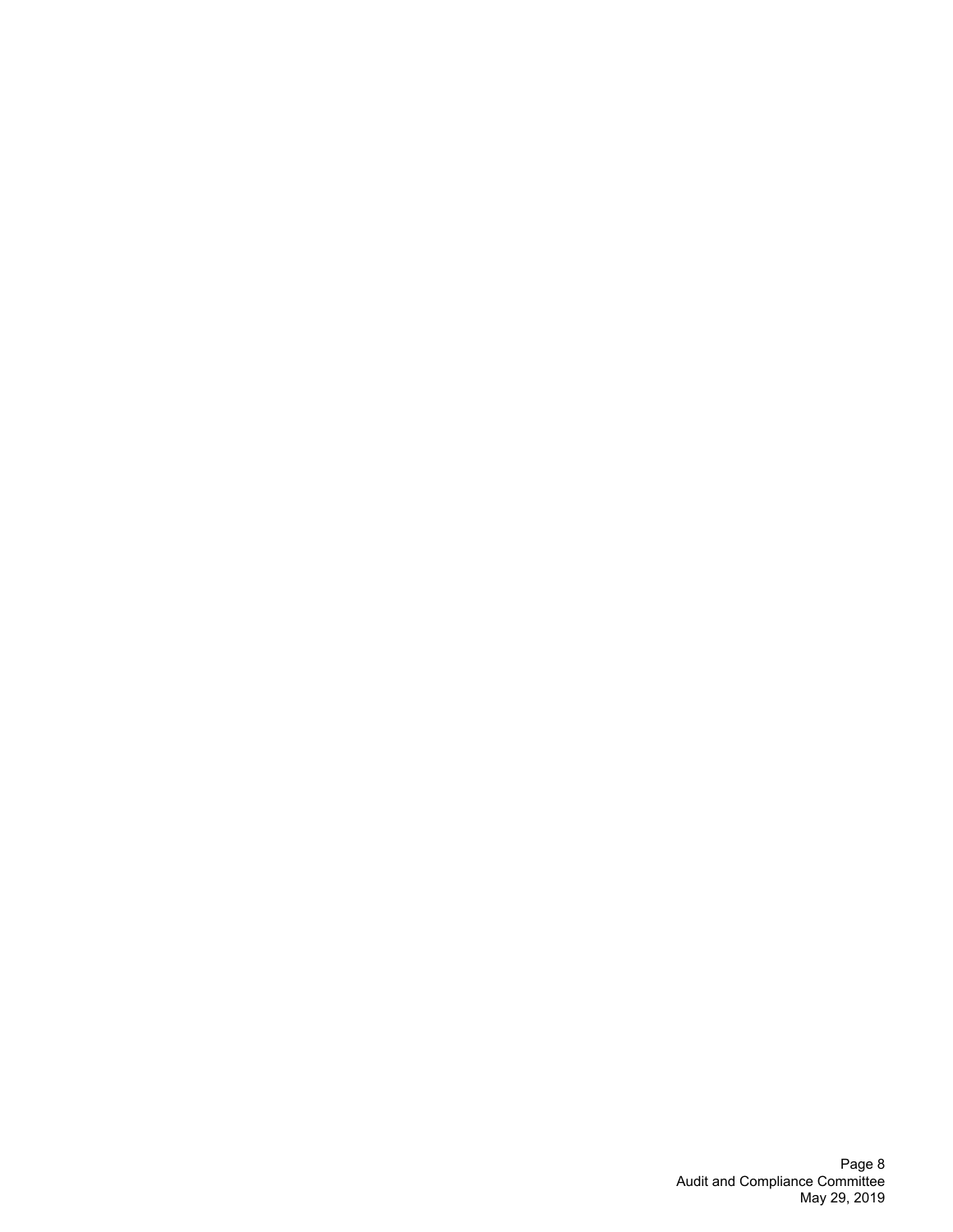

# **Audit and Compliance Committee**

# **Information Item**

| DATE:      | May 29, 2019                                    |
|------------|-------------------------------------------------|
| SUBJECT:   | <b>Results of External Reviews</b>              |
| PRESENTER: | Brenda Burkhart<br><b>Chief Audit Executive</b> |

# **BACKGROUND INFORMATION:**

The U.S. Small Business Administration issued the financial examination report for the Tennessee Small Business Development Center (TN-SBDC) for the 2017 program year on April 15, 2019. The scope of the financial examination focused on validating the adequacy of the TN-SBDC procedures for network financial management to ensure compliance with financial laws, regulations, and policies of the Small Business Development Center (SBDC) Program. Overall, the TN-SBDC is in compliance with the financial objectives of the SBDC Program. There were no findings requiring attention.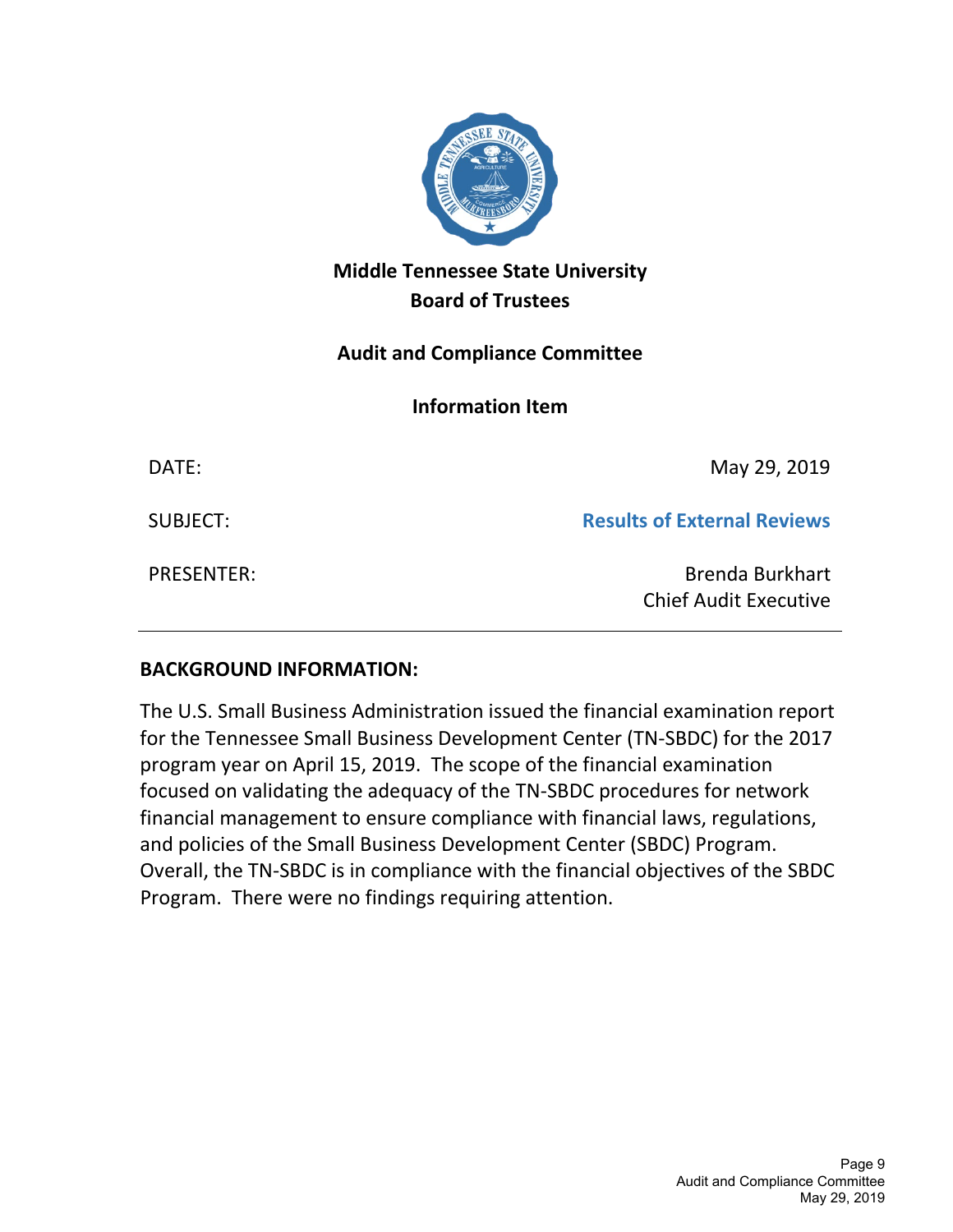Page 10 Audit and Compliance Committee May 29, 2019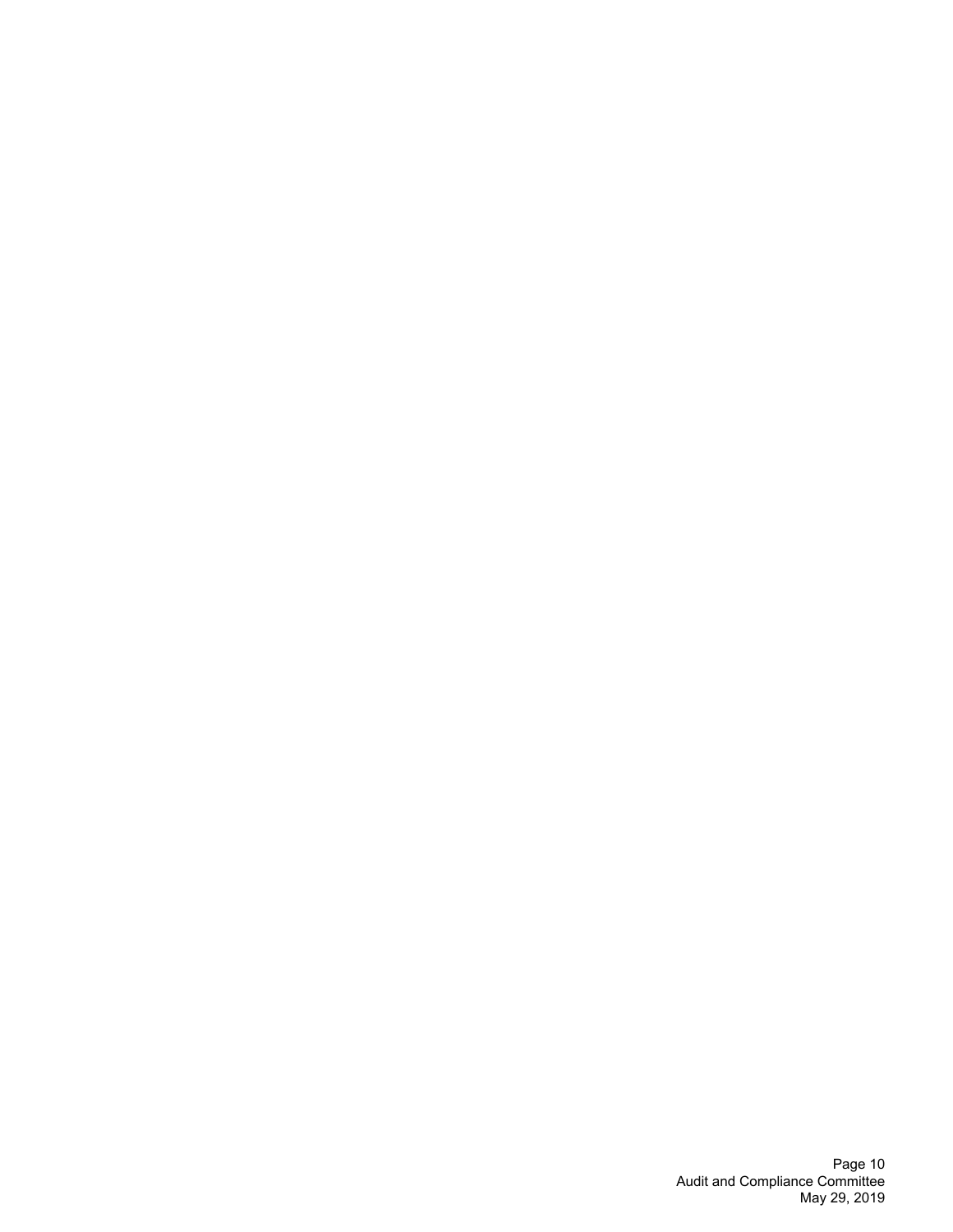

# **Audit and Compliance Committee**

# **Information Item**

| DATE:             | May 29, 2019                                                          |
|-------------------|-----------------------------------------------------------------------|
| SUBJECT:          | <b>Quarterly Report – Results of</b><br><b>Internal Audit Reports</b> |
| <b>PRESENTER:</b> | <b>Brenda Burkhart</b><br><b>Chief Audit Executive</b>                |

# **BACKGROUND INFORMATION:**

MTSU Policy 70 Internal Audit section IX.F requires significant results of internal audit reports be presented to the Audit and Compliance Committee quarterly.

Since the April 3, 2019 report of audit results to the Audit and Compliance Committee, there have been no internal audit reports issued.

The current status of the Internal Audit Plan for Fiscal Year Ended June 30, 2019 is included for the Committee's review.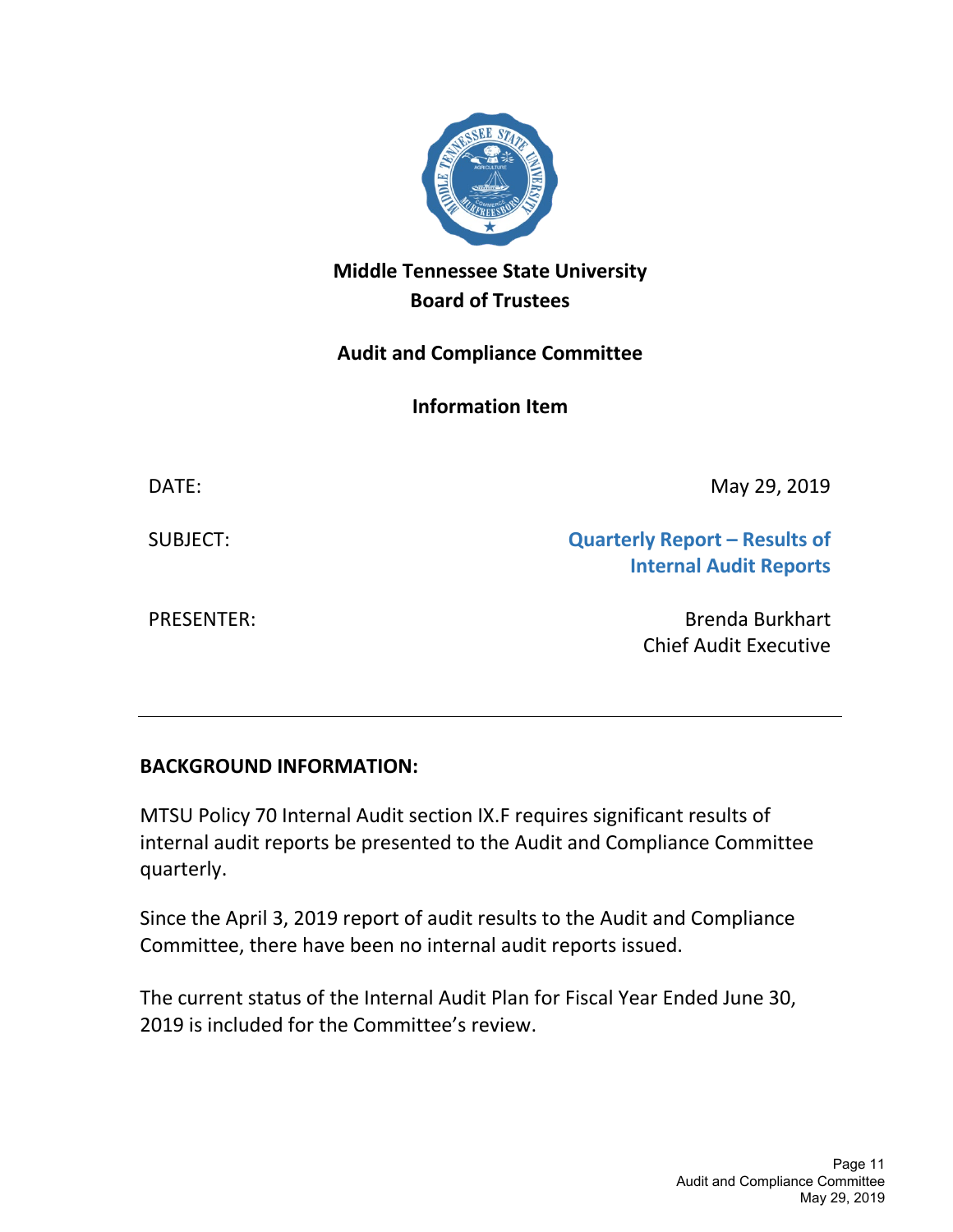Page 12 Audit and Compliance Committee May 29, 2019